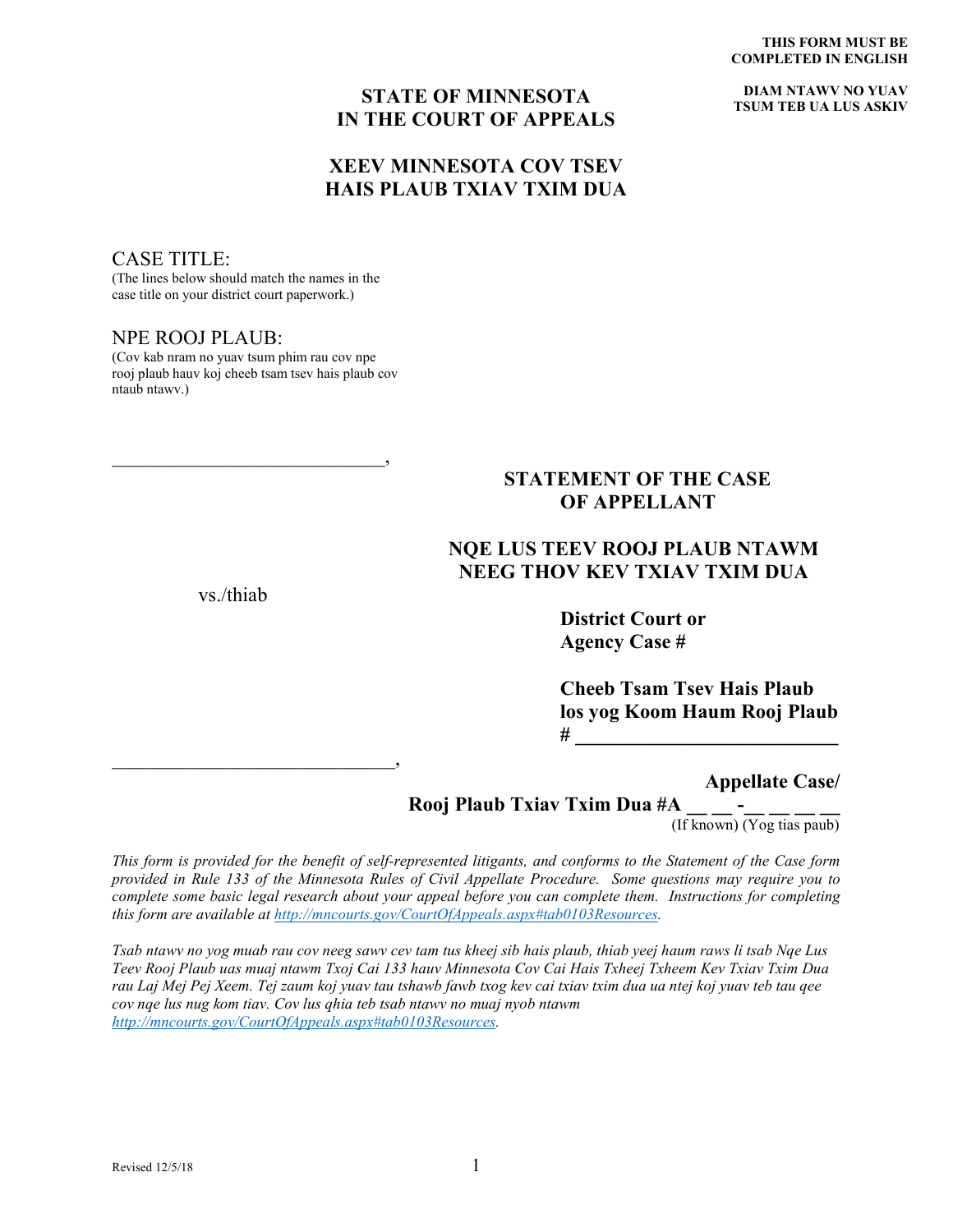## 1. **District court or agency where case originated:**\_\_\_\_\_\_\_\_\_\_\_\_\_\_\_\_\_\_\_\_ **(Cheeb tsam tsev hais plaub los yog lub koom haum uas rooj plaub sawv tshwm rau**)

Name of presiding judge or hearing officer: (Tus kws phua txim los yog tus kws mloog plaub ntug)

## 2. **Jurisdictional statement** (**Nqe lus teev hom plaub ntug)**

## **a. If this is an appeal from the district court, answer the following questions (Yog tias nws yog kev txiav txim dua los ntawm cheeb tsam tsev hais plaub, teb cov nqe lus nug nram no):**

- 1. The statute, rule, or other authority authorizing appeal: (Txoj cai lij choj, kev cai los yog lwm txoj cai tso kev txiav txim dua)
- 2. Date judgment was entered, or date of service of notice of filing of order from which appeal is taken: (Hnub txiav txim, los yog hnub txais ntawv faj seeb txog kev txiav txim dua)
- 3. Rule or statute setting time limit for notice of appeal: (Kev cai los yog txoj cai lij choj uas teev sij hawm rau tsab ntawv faj seeb txog kev txiav txim dua)
- 4. Date of filing of motion that tolls appeal time: (Hnub ua ntawv thov ncua sij hawm kev txiav txim dua)
- 5. If there was a motion that tolls appeal time: Yog tias muaj ib yam kev thov kom ncua sij hawm kev txiav txim dua:
	- a. Date of filing of order deciding tolling motion and date of service of notice of filing:

(Hnub ua ntawv thov ncua sij hawm thiab hnub xa tsab ntawv faj seeb txog kev ua ntawv thov)

b. Date of service of notice of filing of order deciding tolling motion:

(Hnub xa tsab ntawv faj seeb txog kev thov ncua sij hawm)

## **b. If this is a certiorari appeal, answer the following questions (Yog tias muaj ntawv sau thov txiav txim dua, teb cov nqe lus nug nram no):**

1. Statute, rule, or other authority authorizing certiorari appeal:

 $\mathcal{L}_\text{max}$  and  $\mathcal{L}_\text{max}$  and  $\mathcal{L}_\text{max}$  and  $\mathcal{L}_\text{max}$  and  $\mathcal{L}_\text{max}$ 

(Txoj cai lij choj, kev cai los yog lwm txoj cai tso kev sau ntawv thov kev txiav txim dua)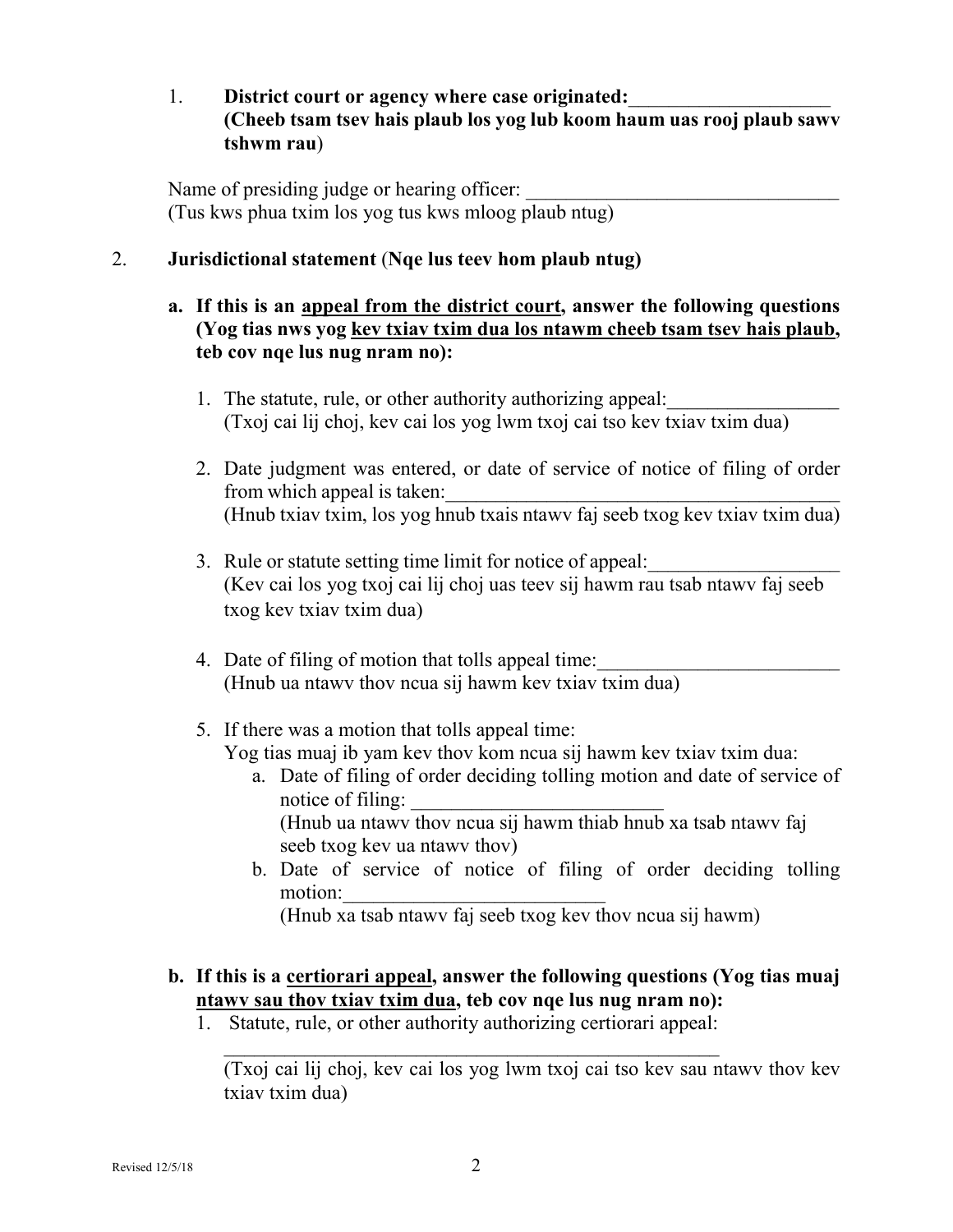2. Authority fixing time limit (statutory section) and date of event triggering appeal time (mailing of decision, receipt of decision, or receipt of other notice):  $\blacksquare$ 

(Muaj cai kho kev txwv sij hawm (ntu cai lij choj) thiab hnub muaj qhov xwm ua kom tau sij hawm txiav txim dua (kev xa ntawv txiav txim, kev txais tau tsab ntawv txiav txim, los yog kev txais tau lwm cov ntawv faj seeb))

- **c. For other appellate proceedings, answer the following questions (Rau lwm cov txheej txheem kev txiav txim dua, teb cov nqe lus nug nram no):**
	- 1. Statute, rule, or other authority for appellate proceeding: (Txoj cai lij choj, kev cai los yog lwm txoj cai tso kev rau cov txheej txheem
	- kev txiav txim dua) 2. Authority fixing time limit (statutory section) and date of event triggering
	- appeal time (mailing of decision, receipt of decision, or receipt of other notice): \_\_\_\_\_\_\_\_\_\_\_\_\_\_\_\_\_\_\_\_\_\_\_\_\_\_\_\_\_\_\_\_\_\_\_\_\_\_\_\_\_\_\_\_\_\_\_\_\_\_\_\_\_\_

(Muaj cai kho kev txwv sij hawm (ntu cai lij choj) thiab hnub muaj qhov xwm ua kom tau sij hawm txiav txim dua (kev xa ntawv txiav txim, kev txais tau tsab ntawv txiav txim, los yog kev txais tau lwm cov ntawv faj seeb))

# **d. Finality of order or judgment (Kev xaus lus txib los yog lus txiav txim):**

- 1. Does the judgment or order to be reviewed dispose of all claims by and against all parties, including attorney fees?  $\Box$  Yes/Tau  $\Box$  No/Tsis tau (Puas tau tshab xyuas cov lus txiav txim los yog lus txib kom pov tseg tau tag nrho cov nuj nqis los ntawm thiab rau tag nrho cov tog neeg, nrog rau cov nqi ntiav kws lij choj?)
- 2. If no, did the district court order entry of a final partial judgment for immediate appeal pursuant to Minn. R. Civ. App. P. 104.01?

 $\Box$  Yes/Tau  $\Box$  No/Tsis tau (Yog tsis tau, lub cheeb tsam tsev hais plaub puas tau muab cov lus txiav txim kawg kiag rau ib tog teev tseg kom txiav txim dua tau tam sis raws Minn. R. Civ. App. P. 104.01?)

- i. If yes, give date of order: (Yog tau, qhia hnub txib)
- ii. If no, is the order or judgment appealed from reviewable under an exception to the finality rule?  $\Box$  Yes/Tau  $\Box$  No/Tsis tau (Yog tsis tau, puas tshab xyuas tau cov lus txib los yog lus txiav txim dua raws li kev cai txiav txim kawg kiag?)

If yes, cite the rule, statute, or other authority authorizing appeal\_\_\_\_\_\_\_\_\_\_\_\_\_\_\_\_\_\_\_\_\_\_\_\_\_\_\_\_\_\_\_

(Txoj cai lij choj, kev cai los yog lwm txoj cai tso kev txiav txim dua)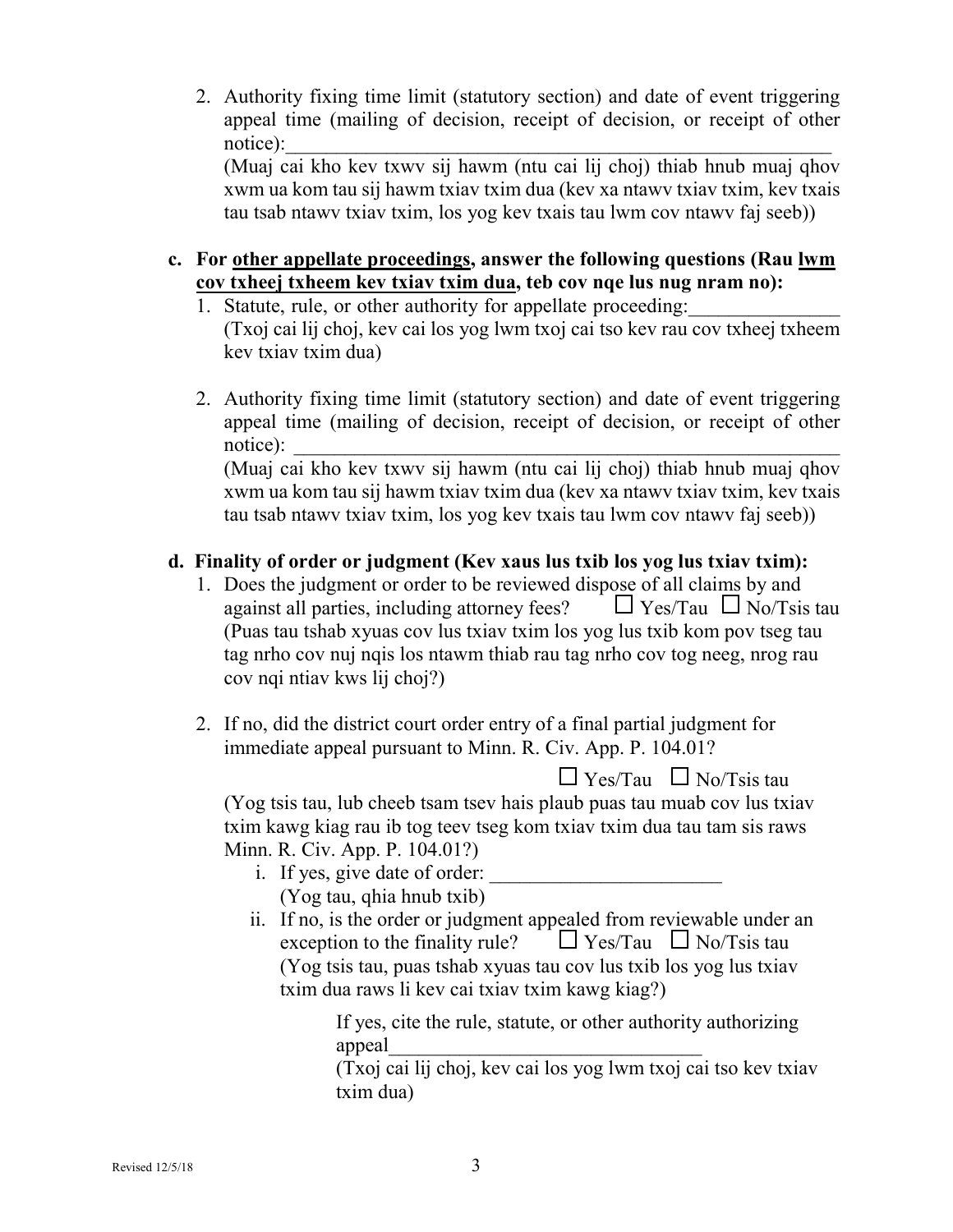- 3. For criminal appeals only (Cov kev txiav txim dua rau neeg ua txhaum cai xwb): Has sentence been imposed or imposition of sentence stayed? Puas tau phua txim los yog puas tau phua txim tsis muab kaw?  $\Box$  Yes/Tau  $\Box$  No/Tsis tau If not, cite the name and number of the statute or rule authorizing interlocutory appeal (Yog tsis tau, qhia lub npe thiab tus zauv ntawm txoj cai lij choj los yog kev cai tso kev txiav txim dua txuam nrog lwm cov kev txiav txim):  $\qquad \qquad \qquad$  $\_$  , and the set of the set of the set of the set of the set of the set of the set of the set of the set of the set of the set of the set of the set of the set of the set of the set of the set of the set of the set of th
- 3. **Type of litigation and any statutes at issue (Hom kev hais plaub ntug thiab tej txoj cai lij choj ntawm qhov teeb meem):**

 $\_$  , and the set of the set of the set of the set of the set of the set of the set of the set of the set of the set of the set of the set of the set of the set of the set of the set of the set of the set of the set of th  $\_$  , and the set of the set of the set of the set of the set of the set of the set of the set of the set of the set of the set of the set of the set of the set of the set of the set of the set of the set of the set of th

4. **Brief description of issues that were raised in the district court or agency, and how the district court judge or agency decided those issues (for criminal appeals, specify whether conviction was for a felony, gross misdemeanor, or a misdemeanor) (Lus piav qhia me ntsis txog cov teeb meem uas hais hauv cheeb tsam tsev hais plaub los yog koom haum, thiab seb cheeb tsam tsev hais plaub tus kws phua txim yog lub koom haum txiav txim li cas rau cov teeb meem (rau cov kev txiav txim dua rau neeg txhaum cai, qhia tseeb seb lub txim phua puas yog lub txim loj felony, lub txim nrab gross misdemeanor, los yog lub txim me**  misdemeanor)):

 $\mathcal{L}_\text{max}$  and  $\mathcal{L}_\text{max}$  and  $\mathcal{L}_\text{max}$  and  $\mathcal{L}_\text{max}$  and  $\mathcal{L}_\text{max}$  and  $\mathcal{L}_\text{max}$  $\_$  , and the set of the set of the set of the set of the set of the set of the set of the set of the set of the set of the set of the set of the set of the set of the set of the set of the set of the set of the set of th

 $\mathcal{L}_\text{max}$  and  $\mathcal{L}_\text{max}$  and  $\mathcal{L}_\text{max}$  and  $\mathcal{L}_\text{max}$  and  $\mathcal{L}_\text{max}$  and  $\mathcal{L}_\text{max}$  $\mathcal{L}_\text{max}$  and  $\mathcal{L}_\text{max}$  and  $\mathcal{L}_\text{max}$  and  $\mathcal{L}_\text{max}$  and  $\mathcal{L}_\text{max}$  and  $\mathcal{L}_\text{max}$  $\mathcal{L}_\text{max}$  and  $\mathcal{L}_\text{max}$  and  $\mathcal{L}_\text{max}$  and  $\mathcal{L}_\text{max}$  and  $\mathcal{L}_\text{max}$  and  $\mathcal{L}_\text{max}$  $\mathcal{L}_\text{max}$  and  $\mathcal{L}_\text{max}$  and  $\mathcal{L}_\text{max}$  and  $\mathcal{L}_\text{max}$  and  $\mathcal{L}_\text{max}$  and  $\mathcal{L}_\text{max}$ 

5. **Short description of issues you are raising in this appeal** (one or two sentences; you may make a more detailed argument in the brief you will be filing later) **Piav qhia me ntsis txog cov teeb meem uas koj xav hais hauv txoj kev txiav txim dua no** (sau ib los yog ob kab lus; koj sau tau lus sib cam ntxaws dua thaum koj ua tsab ntawv xa thov tom qab)**:**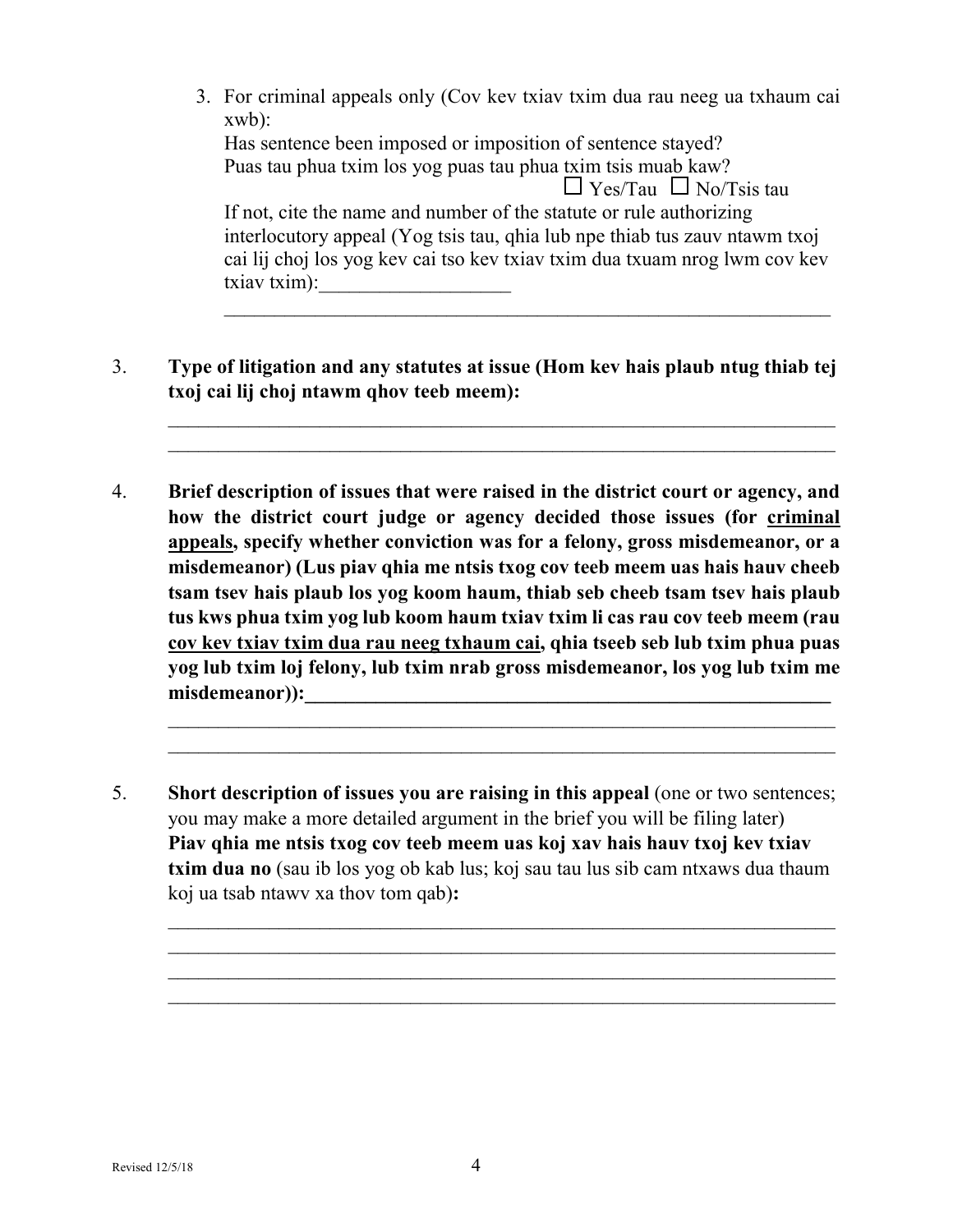#### 6. **Related appeals (Cov kev txiav txim dua uas zoo xws li):**

a. List any prior or pending appeals arising from the same district court case as this appeal (write appeal numbers, or "none") (Teev qhia cov kev txiav txim dua dhau los, los sis cov yuav txiav txim dua tom ntej uas tshwm sim los ntawm tib rooj hauv lub cheeb tsam tsev hais plaub li txoj kev txiav txim dua no (sau cov zauv cim, los yog sau "tsis muaj"):

 $\_$  , and the contribution of the contribution of  $\mathcal{L}_\mathcal{A}$  , and the contribution of  $\mathcal{L}_\mathcal{A}$ 

b. List any pending appeals arising from different district court cases that raise similar issues to this appeal (write appeal numbers, or "none known") (Teev qhia cov yuav txiav txim dua tom ntej uas tshwm sim os ntawm cov rooj plaub sib txawv hauv cheeb tsam tsev hais plaub uas tsim muaj cov teeb meem zoo sib xws li txoj kev txiav txim dua no (sau zov zauv cim, los yog sau "tsis muaj tsis paub"):

 $\_$  , and the contribution of the contribution of  $\mathcal{L}_1$  , and  $\mathcal{L}_2$  , and  $\mathcal{L}_3$  , and  $\mathcal{L}_4$  , and  $\mathcal{L}_5$ 

#### 7. **Contents of record (Cov ntaub ntawv khaws cia):**

- a. Is a transcript necessary to review the issues on appeal? Puas tsim nyog muaj daim ntawv teev rooj sib hais rau kev tshab xyuas cov teeb meem ntawm txoj kev txiav txim dua?)  $\Box$  Yes/Tsim nyog  $\Box$  No/nyog
- b. If yes, is it a full transcript of the hearing(s) before the district court judge or housing court referee, or a partial transcript? (Yog tias tsim nyog, ua daim ntawv teev (cov) rooj sib hais puas txhij txhua los yog ib feem xwb rau cheeb tsam tsev hais plaub tus kws phua txim los yog tsev hais plaub tus neeg hais  $\Box$  Full transcript (Ntawy teev rooj sib hais txhij txhua)  $\square$  Partial transcript (Ib feem ntawv teev rooj sib hais)
- c. Has the transcript already been delivered to the parties and filed with the district court administrator? (Puas tau muab daim ntawv teev rooj sib hais xa rau cov tog neeg thiab xa rau hauv cheeb tsam tsev hais plaub tus neeg lis ntaub ntawv?)  $\Box$  Yes/Tau  $\Box$  No/Tsis tau
- d. If not, has it been ordered from the court reporter? (Yog tsis tau, puas tau hais mus rau tus neeg sau lus rooj sib hais hauv tsev hais plaub kom nws muab xa tuaj?)  $\Box$  Yes/Tau  $\Box$  No/Tsis tau
- e. If a transcript is unavailable, is a statement of the proceedings under Minnesota Rules of Civil Appellate Procedure 110.03 necessary? (Yog tsis muaj daim ntawv teev rooj sib hais, puas tsim nyog muaj nqe lus teev txog cov txheej txheem sib hais raws li Minnesota Cov Cai Hais Txheej Txheem Kev Txiav Txim Dua rau Laj Mej Pej Xeem 110.03?)  $\Box$  Yes/Muaj  $\Box$  No/Tsis muaj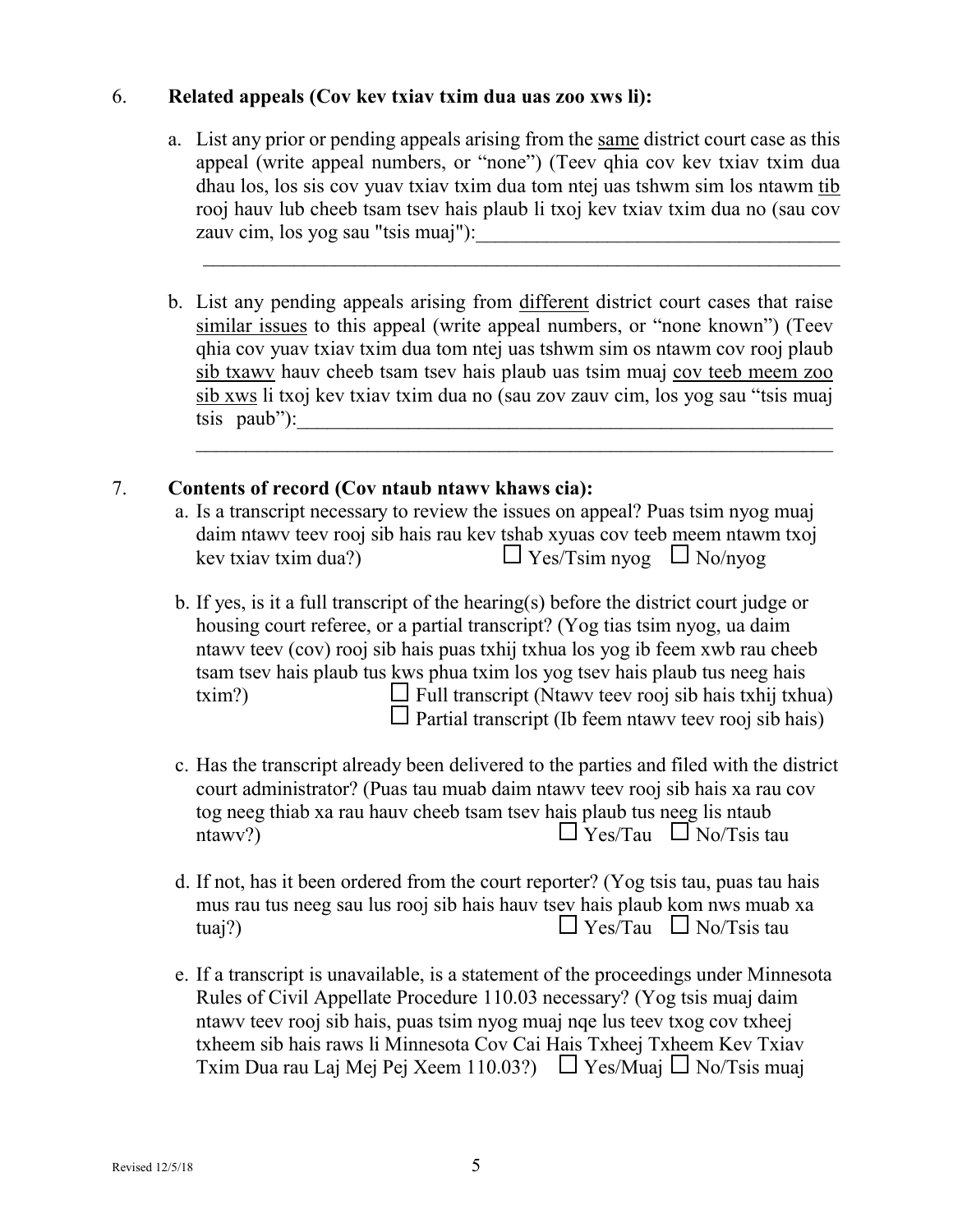f. In lieu of the record as defined in Minnesota Rules of Civil Appellate Procedure 110.01, have the parties agreed to prepare a statement of the record pursuant to Minnesota Rules of Civil Appellate Procedure 110.04? (Kom hloov chaw rau ntaub ntawv teev raws li txhais los ntawm Minnesota Cov Cai Hais Txheej Txheem Kev Txiav Txim Dua rau Laj Mej Pej Xeem 110.01, cov tog neeg puas pom zoo los npaj nqe lus teev ntaub ntawv raws li Minnesota Cov Cai Hais Txheej Txheem Kev Txiav Txim Dua rau Laj Mej Pej Xeem 110.04?)  $\Box$  Yes/Pom zoo  $\Box$  No/Tsis pom zoo

#### 8. **Oral argument (Hais lus sib cam)**

a. If you have an attorney, is oral argument requested? (Yog tias koj muaj ib tug kws lij choj, puas tau thov kev hais lus sib cam?)

 $\Box$  Yes/Tau  $\Box$  No/Tsis tau

 $\Box$  I do not have an attorney (Kuv tsis muaj ib tug kws lij choj)

- b. If yes, where is oral argument requested (Yog tias tau, thov kev hais lus sib cam ghov twg):  $\Box$  Minnesota Judicial Center in St. Paul (Minnesota Judicial Center hauv St. Paul)  $\Box$  Other (Lwm ghov chaw):
- 9. **Type of brief to be filed** *(choose one, the type that you plan to file)* **Hom lus meej xav zwm** *(xaiv ib hom, hom uas koj npaj xav zwm)***:**

 $\Box$  Formal brief under Rule 128.02 (Lus meej raws kev raws cai li Txoj Cai 128.02)

*(A formal brief includes a table of contents, a statement of the legal issues, a statement of the case and the facts, an argument, a conclusion, and an addendum\*. A formal brief must be bound in a specific way, and can't just be stapled. A list of approved binding methods under [Minn. R. Civ. App. P. 132.01](https://www.revisor.mn.gov/court_rules/ap/subtype/rcap/id/132/#132.01) is available at [http://mncourts.gov/Clerk-of-](http://mncourts.gov/Clerk-of-Appellate-Courts.aspx#%20ApprovedBriefBindingMethods)[Appellate-Courts.aspx# ApprovedBriefBindingMethods.](http://mncourts.gov/Clerk-of-Appellate-Courts.aspx#%20ApprovedBriefBindingMethods))*

*(Qhov lus meej raws kev raws cai muaj cov sob teem, nqe lus teev cov teeb meem raws kev cai lij choj, nqe lus teev rooj plaub thiab cov ntsiab lus tseeb, nqe lus sib cam, nqe lus xaus thiab ntaub ntawv rhais txhawb nrog\*. Muaj ib txoj kev tom cov lus meej raws kev raws cai, tsis yog cia li muab sib tom ua ke xwb. Cov hom kev tom ntaub ntawv uas pom zoo raws [Minn. R. Civ. App. P. 132.01](https://www.revisor.mn.gov/court_rules/ap/subtype/rcap/id/132/#132.01) muaj nyob ntawm [http://mncourts.gov/Clerk-of-](http://mncourts.gov/Clerk-of-Appellate-Courts.aspx#%20ApprovedBriefBindingMethods)[Appellate-Courts.aspx# ApprovedBriefBindingMethods.](http://mncourts.gov/Clerk-of-Appellate-Courts.aspx#%20ApprovedBriefBindingMethods))*

Informal brief under Rule 128.01, subd. 1. (Lus meej tsis raws kev raws cai li Txoj Cai 128.01, theem nqe lus 1.)

*(An informal brief contains a concise statement of your argument and an addendum\*. It may be stapled.)*

*((Qhov lus meej tsis raws kev raws cai muaj koj nqe lus sib cam tshab thiab ntaub ntawv rhais txhawb nrog\*. Muab nws sib tom ua ke tau.))*